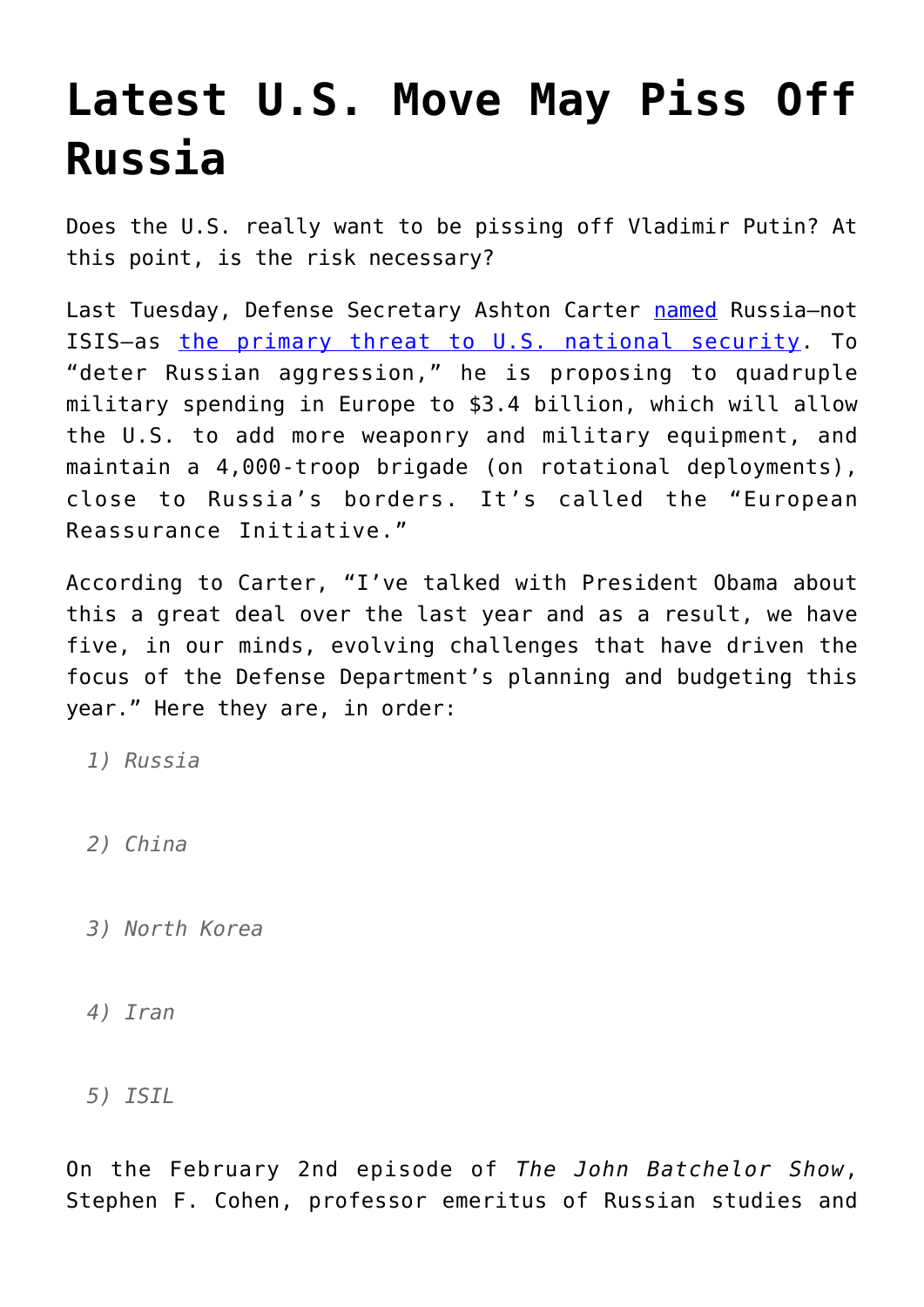politics at New York University and Princeton, offered a sobering analysis of the U.S.' increased commitment to countering Russia. Below is a link to the program, along with the summary of it offered by *The Nation*:

*?"This installment focuses on the Pentagon's announcement that it will quickly quadruple the positioning of US-NATO heavy military weapons and troops near Russia's eastern borders. The result, Cohen argues, will further militarize the new Cold War, making it more confrontational and likely to lead to actual war with Russia. The move is unprecedented in modern times. Except during Nazi Germany's invasion of the Soviet Union, Western military power has never been positioned so close to Russia, making the new Cold War even more dangerous than was the preceding one. Russia will certainly react, probably by moving more of its own heavy weapons, including new missiles, to its Western borders, possibly along with a large number of its tactical nuclear weapons. The latter reminds us, Cohen points out, that a new and more dangerous US-Russian nuclear arms race has been under way for several years, which the Obama Administration's*